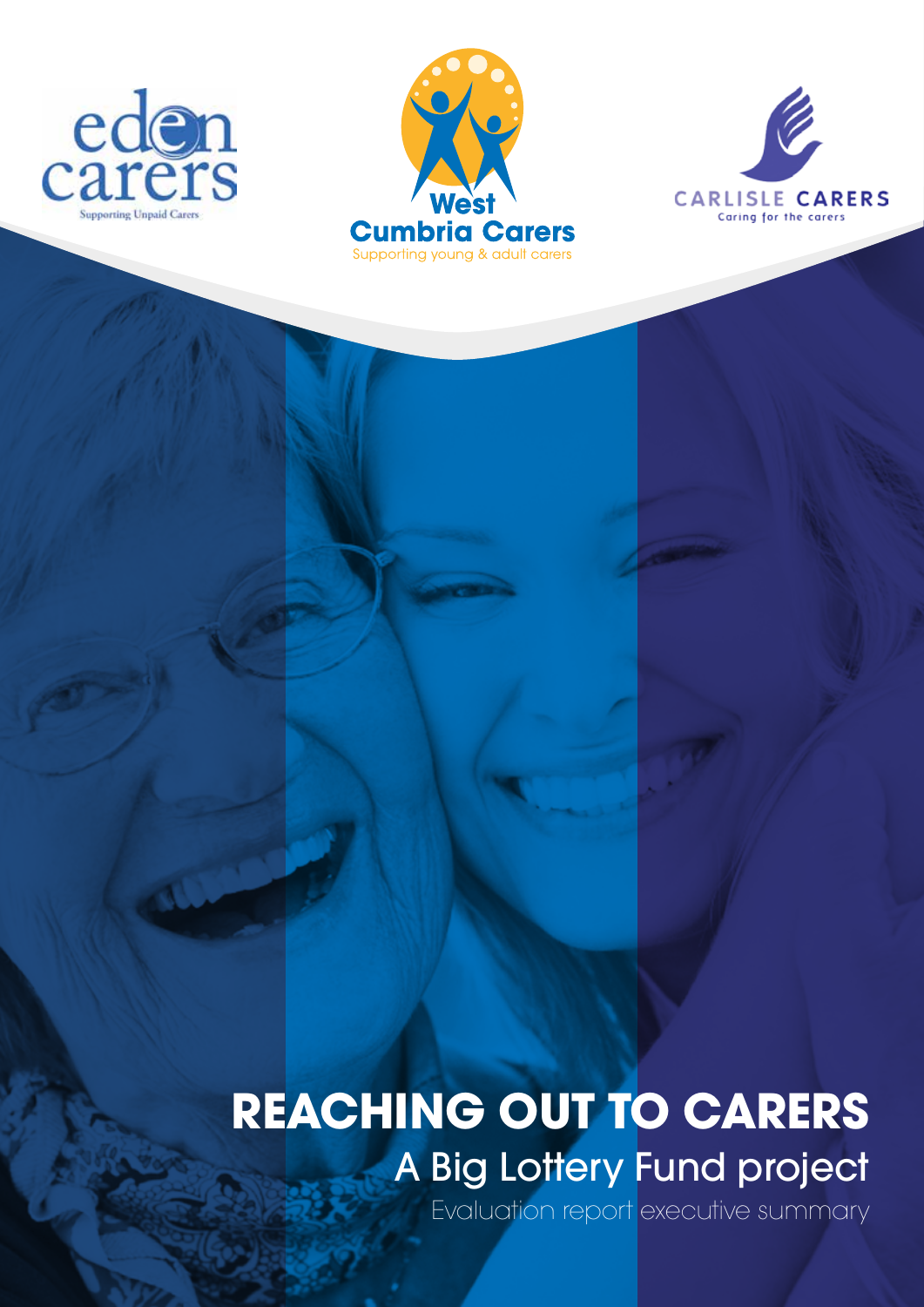# Reaching Out To Carers Evaluation Executive Summary

Carers make up just over 1 in 10 of the population, but relatively few (often only 10% of them) will receive support from carers' organisations. This is despite the considerable challenges (poor health outcomes, difficulties in continuing to work, social isolation) that carers face as they provide vital support to the people they look after. Three Cumbrian organisations (Carlisle Carers, Eden Carers and West Cumbria Carers), supported by funding from the Big Lottery, came together in a project to trial new methods of engaging carers. They experimented with a variety of methods – a telephone helpline, working with employers, recruiting champions who could tell people about the carers' organisations and signpost carers to them, and running dedicated clinics in the community and in other settings such as surgeries and hospitals. These techniques aimed to increase the engagement of carers' organisations with carers.

We made an assessment of these trials, exploring why people engaged with carers' organisations, what worked well in engaging potential carers, what worked less well, what lessons have been learned and what the carers' organisations can do next to build on the learning and on the successes. We gathered the data for this report by talking to carers themselves, conducting nearly 50 telephone interviews, by site visits, by talking to the staff of the carers' organisations and by interviewing carers champions.

### Reasons for engaging with carers' organisation



#### *For the vast majority of the carers we spoke to, the trigger which prompted them to get involved with a carers' organisation was related to a change in health:*

- of the person cared for
- of the carer's own health
- related to a new diagnosis
- around discharge planning from hospital.



The involvement of a health (or sometimes a social care) professional could also play a decisive role. With over half of the carers we spoke to identifying that the intervention of such a person was key in their seeking support from a carers' organisation.

These professionals are important for several reasons. Firstly, they helped carers to see themselves as 'carers' (as opposed to people who simply 'got on with' looking after a family member or loved one). Perhaps most importantly, a health or social care professional had a role in 'giving permission' to a carer to seek support, often being a more effective 'permission giver' than the carer themselves or a member of the family. They were also frequently a source of information about the type of support that carers could access. They also often followed up their initial advice to a carer to seek support – asking them at subsequent meetings if they had, and sometimes even making phone calls on a carer's behalf to introduce the carer to the relevant carers' organisation.

Once the introduction had been made, and the carers were engaged with carers' organisations, considerable benefits could result. Carers report that they were provided with valuable help and support – to apply for the benefits to which they were entitled, to find out about other useful services, to access emotional support often from people in similar situations to themselves, and even just having the reassurance that the carers' organisation would be there if they needed it.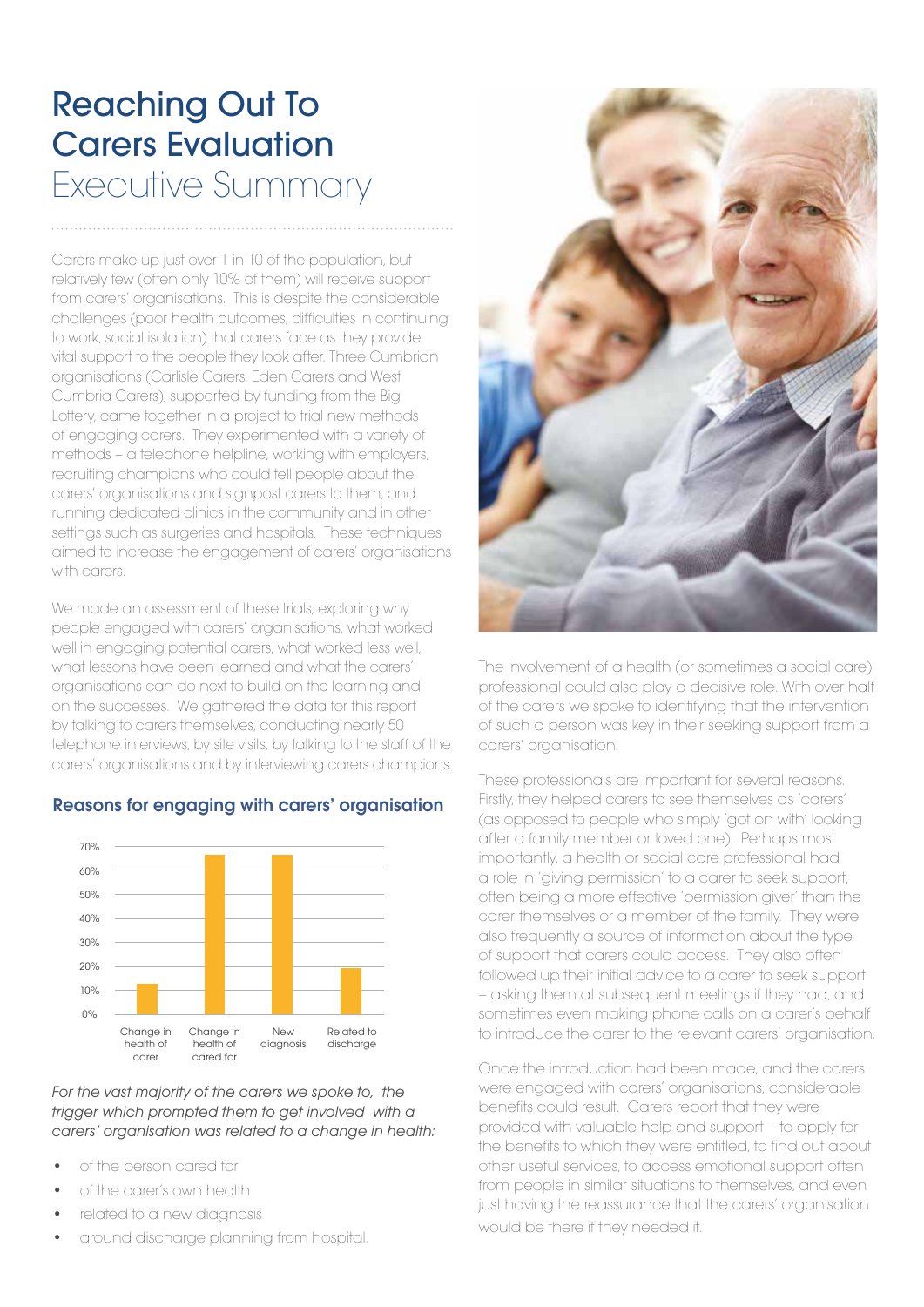







We found that the closer project activity was to the health and social care environment, the more effective it was in helping carers seek and get support from carers' organisations. Clinics in hospitals and surgeries were more effective than those held in the community. Champions who were also nurses or other health care professionals had greater success in telling carers about the support they could get, and could provide encouragement and information.

*This meant that the relationship between the carers' organisations and the health and social care providers was vital in successfully generating referrals. Where:*

- relationships were strong
- carers' organisations' staff were well integrated into health services,
- health and social care professionals were committed to working with carers' organisations and knew the benefits they gave to carers, or
- where there was a 'cluster' of such knowledge and commitment (in this project, Brampton was an example of this)



*Resulting in a much higher level of referral, and consequently a much greater level of support for carers. Examples of such positive relationships span general hospitals, community settings and specialist units, and included:*

- In West Cumbria, a member of staff of West Cumbria Carers worked closely with the discharge team at the West Cumberland Hospital. They were able to talk to carers on the ward at visiting time, to introduce the services that were on offer, and to organise assessments for carers and support for them when the person being looked after left hospital
- At the Carleton Clinic in Carlisle, there is an aspiration to have a 'carers champion' on every ward – a member of staff of the Trust who could identify carers, and refer them to Carlisle Carers (or other carers' organisation) for help and support. In turn, Carlisle Carers were able to develop services especially for carers of people with mental health issues, and now have a support group for such carers which meets regularly, and where peer support is available
- Eden Carers has a strong relationship with the Eden Memory Services (part of the Foundation Trust). A member of staff there acts as a 'carers' champion', identifying carers who could benefit from support, and signposting them to Eden Carers. This now happens regularly, and in turn, Eden Carers will carry out an assessment of the carer and their needs, and design services to support them

The challenge now for carers' organisations is how to use the learning from this project, particularly in the context of a frequently changing and restructuring health and social care environment, and one which is under considerable pressure. We recommend that the carers' organisations continue to build on the successes of this project, and the relationships that they have developed, and also publicise these successes to others working in health and social care. In this way they can further develop their services, offer them to more people, and continue to support those huge numbers of carers who, in turn, make a vast contribution to the health and welfare of millions of

people in the UK.

Guy Huxtable

*Wingspan Consulting January 2018*